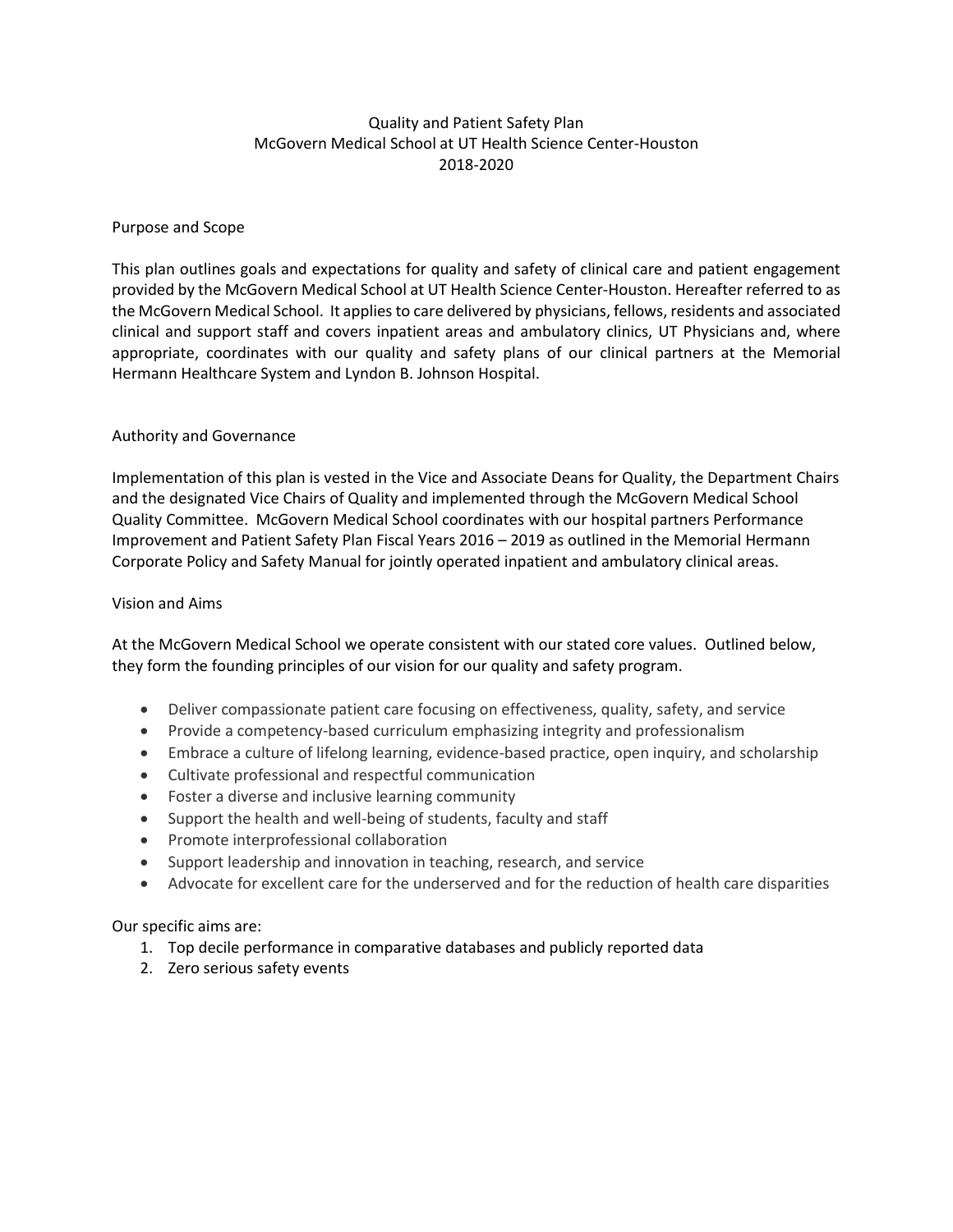#### Educational Mission

We are committed to bringing the science of improvement into bedside care, daily work and problem solving. Our Vice Chairs of Quality and key physician leaders participate in the Clinical Safety and Effectiveness (CS &E) course, medical students are required to complete modules within the Institute for Healthcare Improvement (IHI) Open School, and residents participate in at least one improvement project during their residency. Selected departments appoint safety fellows with the expressed purpose of providing leadership and taking on safety challenges

Each department should at a minimum to monitor two quality metrics and have at least one active quality improvement project. Inpatient areas quality projects are coordinated with administrative leaders from Memorial Hermann, Lyndon B. Johnson General Hospital, UT Health specific programs are managed by UTHealth physicians and their administrative leaders. All quality projects are reviewed by the UTHealth Institutional Review Board. A summary is available as reference via the UTHealth Quality website.

In keeping with our educational mission, we support the focus on the areas outlined by the ACGME's Clinical Learning Environment Review Program, as we work to create a strong learning environment; engage resident and fellow physicians in the provision of safe, high quality patient care; and prepare trainees to become future leaders in clinical quality and safety.

# Methods

We employ a variety of improvement methods-LEAN, Six Sigma, Define-Measure-Analyze-Improve-Control (DMAIC), Model for Improvement –Plan Do Study Act (MFI-PDSA), Failure Mode and Effect Analysis (FMEA), and Root Cause Analysis (RCA) to assure a wide range of tools and capabilities.

## Performance Improvement Methods

| LEAN |               | Six Sigma (DMAIC) |                  | Model for |                    | <b>RCA-FMEA</b> |                          |
|------|---------------|-------------------|------------------|-----------|--------------------|-----------------|--------------------------|
|      |               |                   |                  |           | Improvement        |                 |                          |
|      | Reduce waste, | $\bullet$         | Reduce variation |           | Promote front-line | $\bullet$       | Single case review (RCA) |
|      | rework        |                   | Standardize      |           | improvement        |                 | for learning and error   |
|      | Standardize   |                   | processes        |           | Test and learn in  |                 | prevention               |
|      | processes     |                   |                  |           | clinical setting   |                 | Cluster case review      |
|      |               |                   |                  |           | Foster teamwork    |                 | (FMEA) for low volume,   |
|      |               |                   |                  |           |                    |                 | high risk events         |

To fully leverage the resources of the UT Health system, we form strong partnerships with the UTHealth Schools of Bioinformatics and Public Health to take advantage of faculty expertise in statistical analysis, data visualization and advanced analytics and to engage current students in analytics and problemsolving.